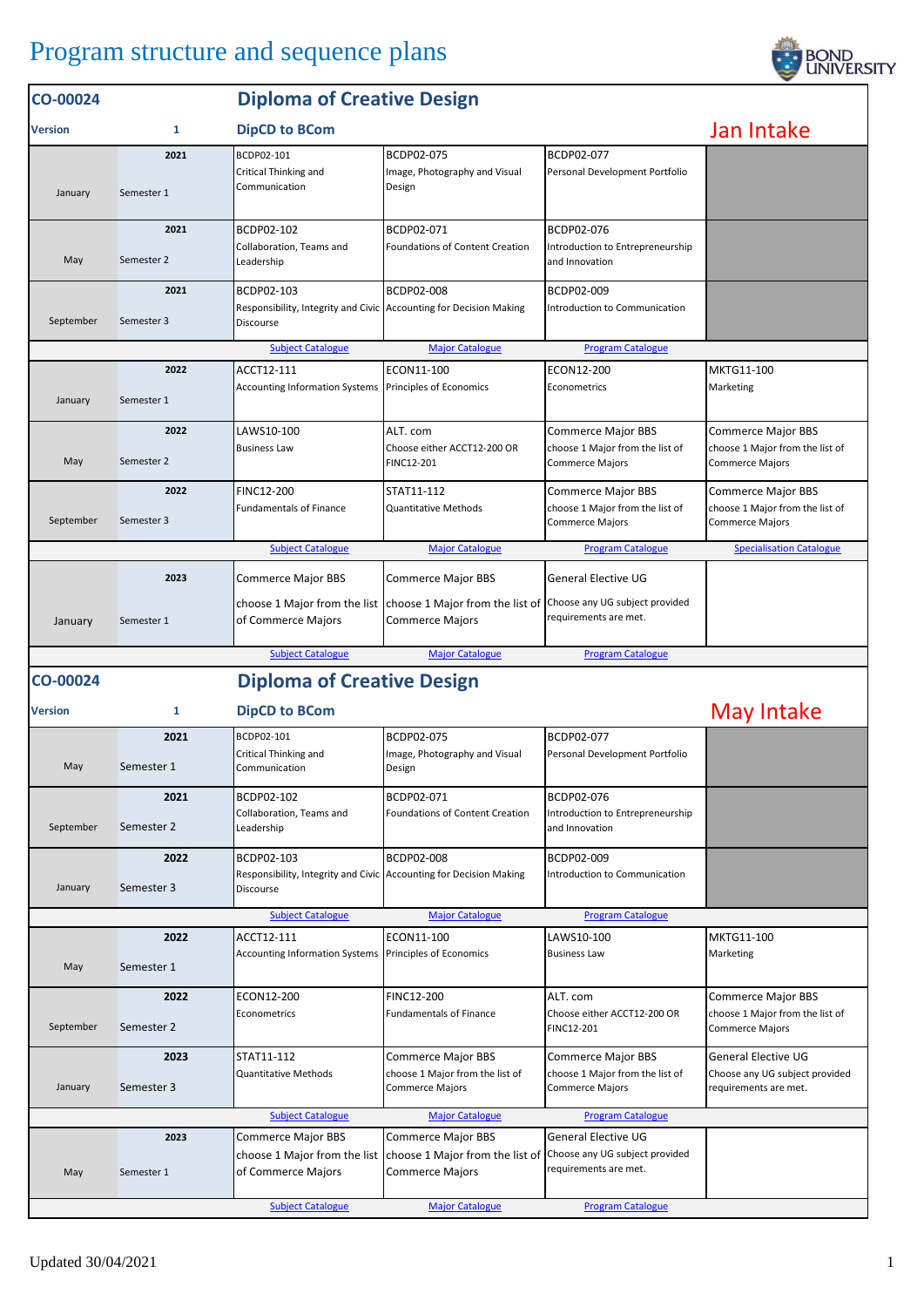## Program structure and sequence plans

| CO-00024       | <b>Diploma of Creative Design</b> |                                                                                 |                                                                                        |                                                         |                                                           |
|----------------|-----------------------------------|---------------------------------------------------------------------------------|----------------------------------------------------------------------------------------|---------------------------------------------------------|-----------------------------------------------------------|
| <b>Version</b> | 1                                 | <b>DipCD to BCom</b>                                                            |                                                                                        |                                                         | Sep Intake                                                |
|                | 2022                              | BCDP02-101                                                                      | BCDP02-075                                                                             | BCDP02-077                                              |                                                           |
| September      | Semester 1                        | Critical Thinking and<br>Communication                                          | Image, Photography and Visual<br>Design                                                | Personal Development Portfolio                          |                                                           |
|                | 2023                              | BCDP02-102                                                                      | BCDP02-071                                                                             | BCDP02-076                                              |                                                           |
| January        | Semester 2                        | Collaboration, Teams and<br>Leadership                                          | <b>Foundations of Content Creation</b>                                                 | Introduction to Entrepreneurship<br>and Innovation      |                                                           |
|                | 2023                              | BCDP02-103                                                                      | <b>BCDP02-008</b>                                                                      | BCDP02-009                                              |                                                           |
| May            | Semester 3                        | Responsibility, Integrity and Civic Accounting for Decision Making<br>Discourse |                                                                                        | Introduction to Communication                           |                                                           |
|                |                                   |                                                                                 |                                                                                        |                                                         |                                                           |
|                | 2023                              | ACCT12-111                                                                      | ECON11-100                                                                             | LAWS10-100                                              | MKTG11-100                                                |
| September      | Semester 1                        | Accounting Information Systems Principles of Economics                          |                                                                                        | <b>Business Law</b>                                     | Marketing                                                 |
|                | 2024                              | ECON12-200                                                                      | <b>FINC12-200</b>                                                                      | ALT. com                                                | <b>Commerce Major BBS</b>                                 |
| January        | Semester 2                        | Econometrics                                                                    | <b>Fundamentals of Finance</b>                                                         | Choose either ACCT12-200 OR<br>FINC12-201               | choose 1 Major from the list of<br><b>Commerce Majors</b> |
|                | 2024                              | STAT11-112                                                                      | <b>Commerce Major BBS</b>                                                              | <b>Commerce Major BBS</b>                               | <b>Commerce Major BBS</b>                                 |
| May            | Semester 3                        | <b>Quantitative Methods</b>                                                     | choose 1 Major from the list of<br><b>Commerce Majors</b>                              | choose 1 Major from the list of<br>Commerce Majors      | choose 1 Major from the list of<br><b>Commerce Majors</b> |
|                |                                   | <b>Subject Catalogue</b>                                                        | <b>Major Catalogue</b>                                                                 | <b>Program Catalogue</b>                                |                                                           |
|                | 2023                              | <b>Commerce Major BBS</b>                                                       | <b>Commerce Major BBS</b>                                                              | <b>General Elective UG</b>                              |                                                           |
| September      | Semester 1                        | of Commerce Majors                                                              | choose 1 Major from the list choose 1 Major from the list of<br><b>Commerce Majors</b> | Choose any UG subject provided<br>requirements are met. |                                                           |
|                |                                   | <b>Subject Catalogue</b>                                                        | <b>Major Catalogue</b>                                                                 | <b>Program Catalogue</b>                                |                                                           |

**PROGRAM INFORMATION**

**SUBJECT INFORMATION**

## **GENERAL INFORMATION**

**You are registered into Beyond Bond which is a practical, activity-based program that extends across the duration of all undergraduate degrees.**